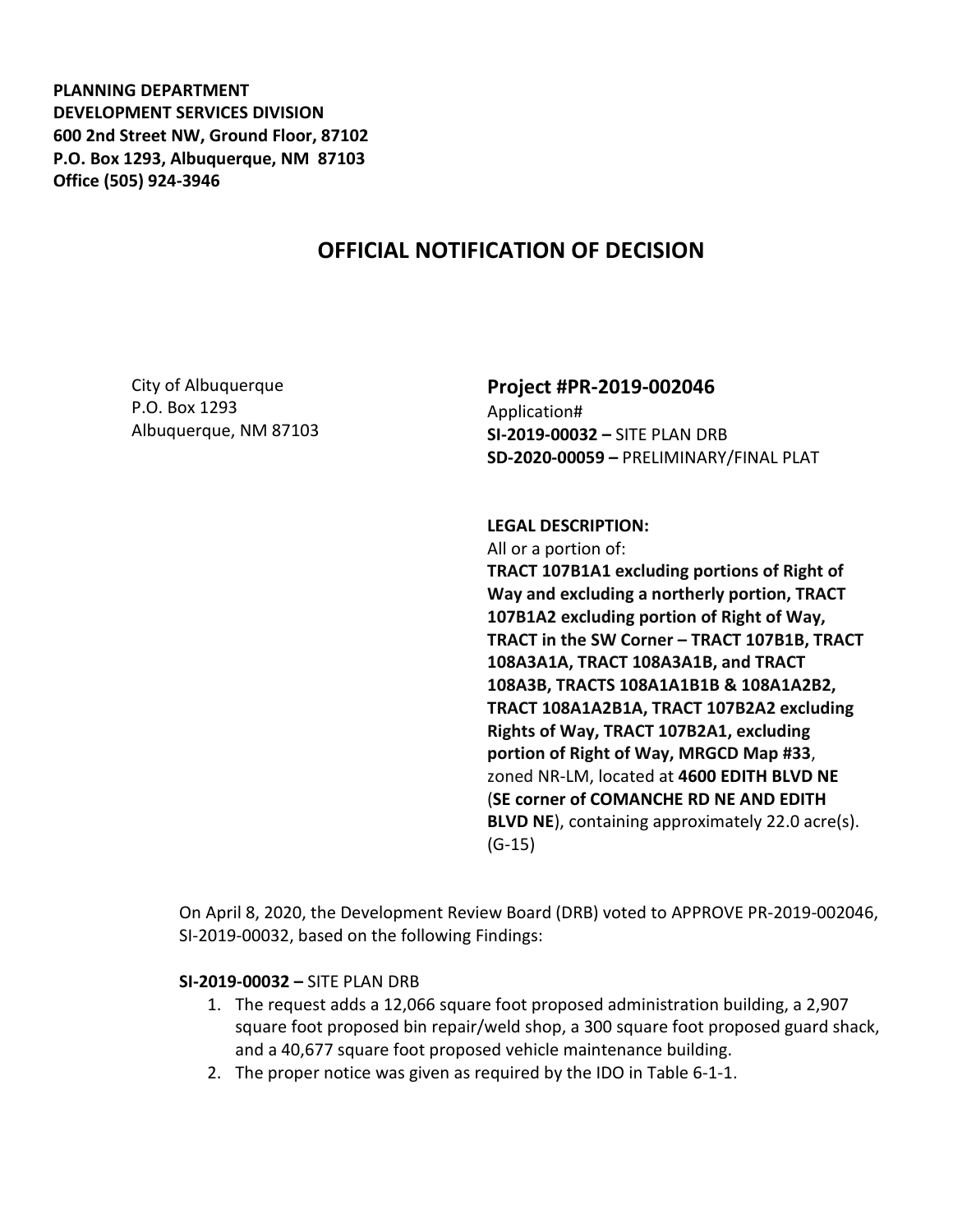- 3. Pursuant to  $6-6(G)(3)$  Review and Decision Criteria An application for a Site Plan DRB shall be approved if it meets all of the following criteria:
	- a. 6-6(G)(3)(a) *The Site Plan complies with all applicable provisions of this IDO, the DPM, other adopted City regulations, and any conditions specifically applied to development of the property in a prior permit or approval affecting the property.*

The building heights, parking, façade and landscaping meet the IDO requirements.

*b.* 6-6(G)(3)(b) *The City's existing infrastructure and public improvements, including but not limited to its street, trail, drainage, and sidewalk systems, have adequate capacity to serve the proposed development, and any burdens on those systems have been mitigated to the extent practicable.* 

The site has access to a full range of urban services including utilities, roads and emergency services. A traffic impact study was not required for the project.

*c.* 6-6(G)(3)(c) *The Site Plan mitigates any significant adverse impacts on the surrounding area to the maximum extent practicable.* 

Landscape buffers are provided, and the project provides adequate parking for the commercial uses.

## **SD-2020-00059**– PRELIMINARY/FINAL PLAT

- 1. This Plat consolidates 9 tracts 21.2968 acres in size into 3 tracts; Parcel A, 19.7541 acres in size, Parcel B, 0.9455 acres in size, and Parcel C, 0.5972 acres in size.
- 2. The property is zoned NR-LM. Future development must be consistent with the underlying zoning.
- 3. The applicant provided the required notice as outlined in the IDO Table 6-1-1.

APPEAL: If you wish to appeal this decision, you must do so within 15 days of the DRB's decision or by **APRIL 23, 2020.** The date of the DRB's decision is not included in the 15-day period for filing an appeal, and if the 15<sup>th</sup> day falls on a Saturday, Sunday or Holiday, the next working day is considered as the deadline for filing the appeal.

For more information regarding the appeal process, please refer to Section 14-16-6-4(U) of the Integrated Development Ordinance (IDO). Appeals should be submitted via email to PLNDRS@CABQ.GOV (if files are less than 9MB in size). Files larger than 9MB can be sent to PLNDRS@CABQ.GOV using https://wetransfer.com. A Non-Refundable filing fee will be calculated and you will receive instructions about paying the fee online.